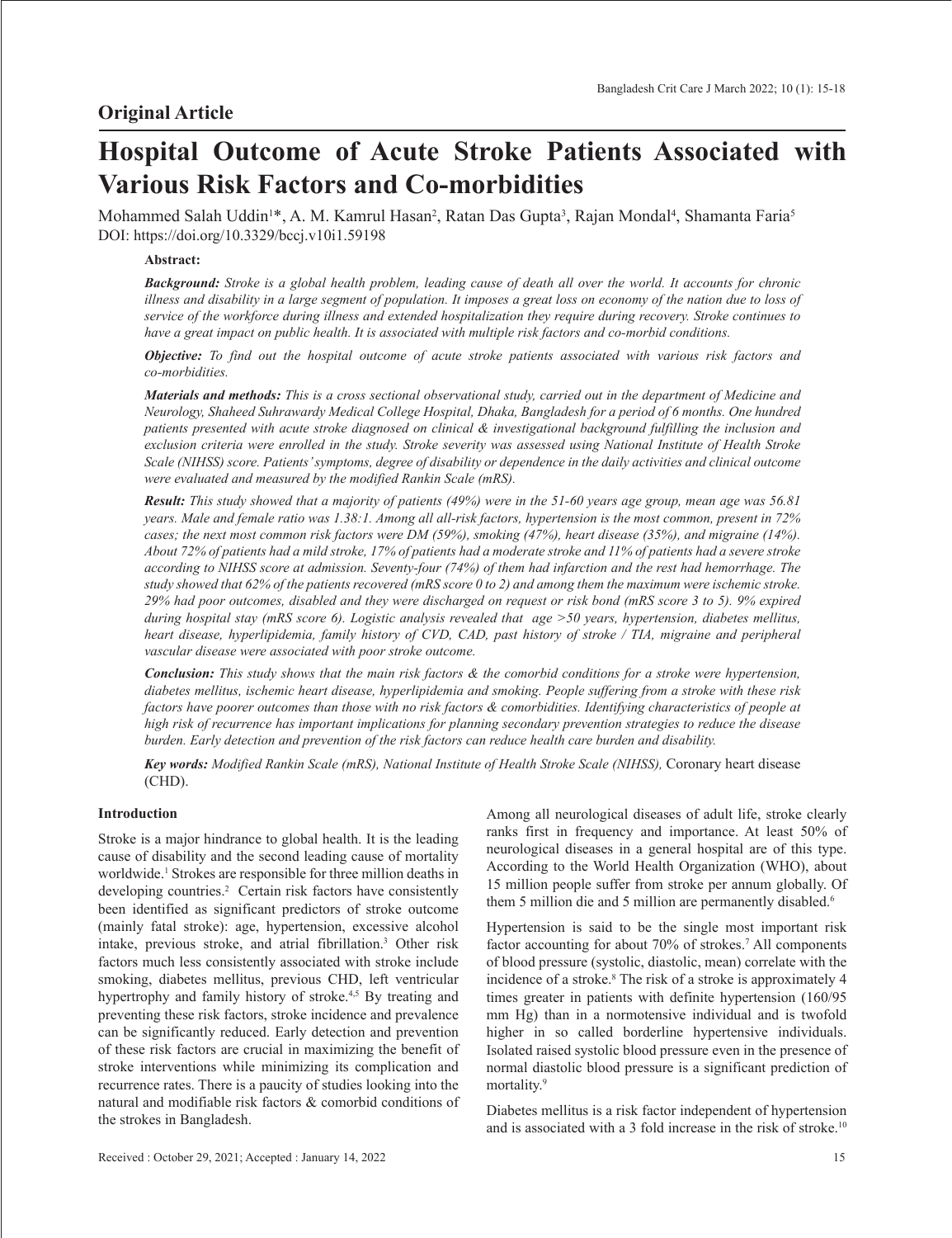The Framingham study showed that in 10% male to 14% female of strokes are attributable to diabetes mellitus.<sup>11</sup> Diabetes mellitus is a major risk for a stroke among younger age groups.12 Current cigarette smokers have more than two-fold risk of stroke compared with men who have never smoked.<sup>13</sup> Results from the Framingham study indicate that smokers had more than 3 times the risk of a cerebral infarction.<sup>12</sup>

Familial hyperlipidemia is associated with an increased risk of atherothrombotic disease and stroke. Hyperlipidemia often occurs in patients suffering from hypertension. It is difficult to assess whether strokes are specifically due to hyperlipidemia or a combination of conditions that include hyperlipidemia.<sup>13</sup> All these factors play a crucial role for aggravating the early complication. Coordinated care of stroke patient's result in improved outcomes, a decreased length of stay in the hospital and decreased cost. Control of hypertension and atrial fibrillation appear to offer the greatest chance of reducing risk for stroke recurrence after an ischemic stroke.14

In the context of limited facilities for management of stroke patients in our country, attempts for prevention of strokes are quite essential. With this limitation in our country this study is designed to help us to prevent risk factors for strokes, promotion of health care services and thereby rescuing some people from long term disability and or death and thereby preventing the burden on the family and the country.

# **Materials and methods:**

This study was a cross sectional observational study carried out in the department of Medicine and Neurology, Shaheed Suhrawardy Medical College Hospital, Dhaka, Bangladesh during the period of July 2017 to December 2017. A total of 100 admitted patients with acute stroke were included via the purposive sampling technique.

Inclusion criteria were patients admitted with an acute stroke with CT scan evidence, age >18 years. Exclusion criteria was patients whose CT scan of brain showed space occupying lesion, other conditions simulating with acute stroke e.g., extradural hematoma or subdural hematoma.

- 1. Specialist, Critical Care Medicine, United Hospital Ltd, Dhaka 1212, Bangladesh.
- 2. Major & Classified Specialist in Anaesthesiology, CMH, Dhaka.
- 3. Professor & Head, Department of Nephrology, Shaheed Suhrawardy Medical College and Hospital, Dhaka.
- 4. Resident, Critical Care Medicine Department, BIRDEM General Hospital, Shahabag, Dhaka.
- 5. Assistant Professor, Radiology & Imaging Department, Enam Medical College and Hospital, Savar 1340, Bangladesh.

#### **\*Corresponding Author:**

Mohammed Salah Uddin Specialist, Critical Care Medicine United Hospital Ltd, Dhaka 1212, Bangladesh. Email:salahuddindrccm@gmail.com

16

Informed written consent was obtained from the patients or guardians after a full explanation of the details of the disease process and purpose of the study. Past medical and personal history for cigarette smoking, hypertension, diabetes mellitus, and ischemic heart disease and other associated disease condition was also sought. Other systemic examination and essential investigations like CBC, RBG, serum creatinine, serum lipid profile, ECG and CT scans of the brain were done in every patient. Initial stroke severity was assessed by calculating their NIHSS scores. All patients were kept under close supervision. When any untoward event developed it was managed and recorded properly. After collection of all information, these data were checked, verified for consistency and edited for a finalized result. Patients' symptoms, degree of disability or dependence in the daily activities and clinical outcome were evaluated and measured by modified Rankin Scale (mRS). Outcome were measured by patients recovered (mRS score 0 to 2), poor outcome, (mRS score 3 to 5) and expired during hospital stay (mRS score 6). After editing and coding, the coded data was directly entered into computer. The data were processed manually and analyzed with the help of SPSS (Statistical package for social sciences) Version 16. Chi-square test analyzed the categorial variables. Logistic regression analyses were performed to identify the independent predictors of high mRS. P value of  $\leq 0.05$  was considered as statistically significant.

### **Results:**

The findings of the study obtained from data analysis are presented below.

|  |  | Table I: Demographic characteristics of patients (n=100) |  |  |
|--|--|----------------------------------------------------------|--|--|
|--|--|----------------------------------------------------------|--|--|

| <b>Characteristics</b> |                   | No. of patients Percentage (%) |  |
|------------------------|-------------------|--------------------------------|--|
| Age in years           |                   |                                |  |
| $30 - 40$              | 4                 | 4.0                            |  |
| $41 - 50$              | 14                | 14.0                           |  |
| 51-60                  | 49                | 49.0                           |  |
| $61 - 70$              | 26                | 26.0                           |  |
| >70                    | 7                 | 7.0                            |  |
| $Mean \pm SD$          | $56.81 \pm 14.25$ |                                |  |
| <b>Sex</b>             |                   |                                |  |
| Male                   | 58                | 58.0                           |  |
| Female                 | 42                | 42.0                           |  |

## **Table II: Risk factor for stroke patients (n=100)**

| <b>Risk factor</b> |    | No. of patients Percentage $(\% )$ |
|--------------------|----|------------------------------------|
| Hypertension       | 72 | 72.0                               |
| Smoking            | 47 | 47.0                               |
| Diabetes mellitus  | 59 | 59.0                               |
| Heart disease      | 35 | 35.0                               |
| Hyperlipidemia     | 5  | 5.0                                |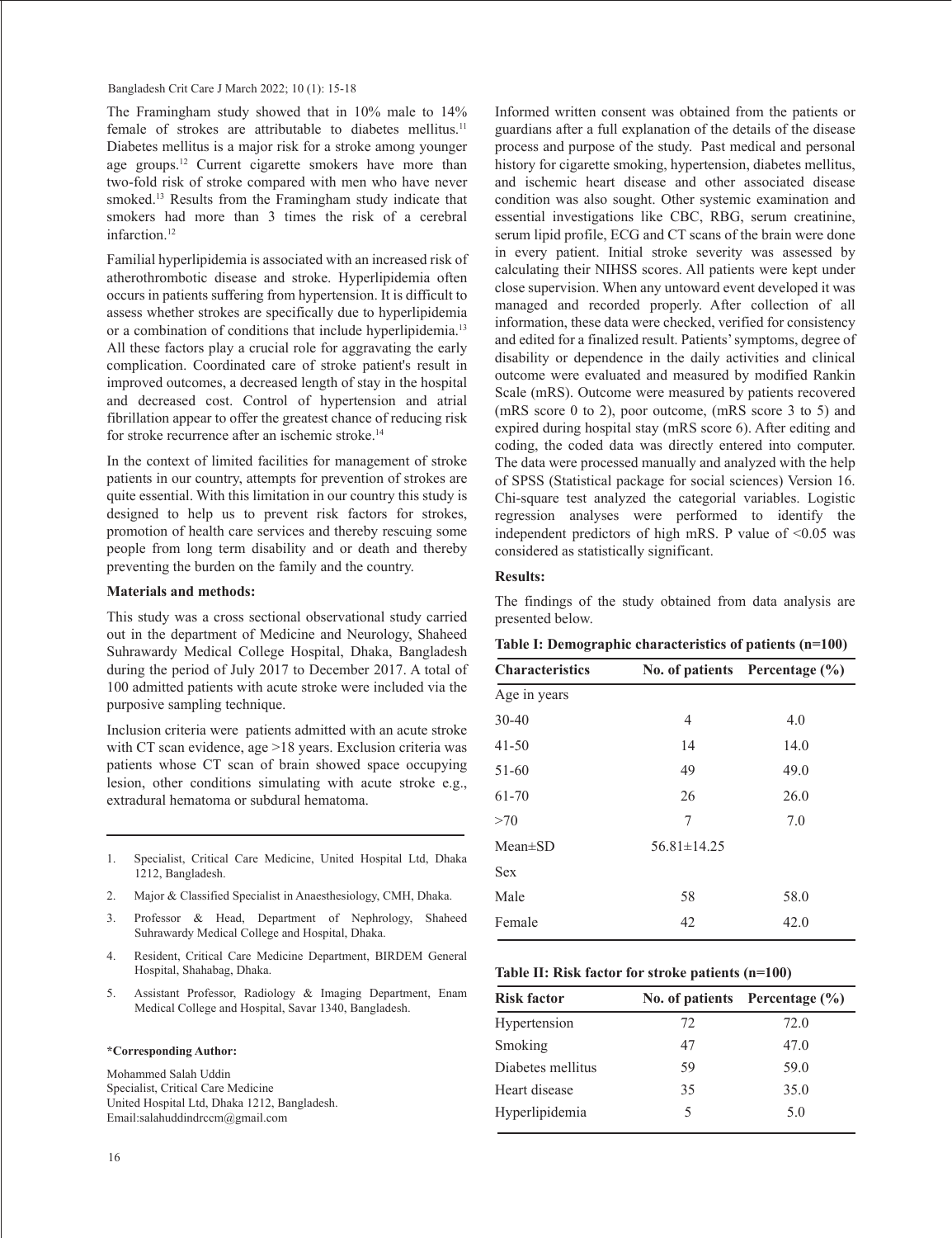| Family history of CVD, CAD 47 |    | 47.0 |
|-------------------------------|----|------|
| Past history of stroke/TIA    | 29 | 29.0 |
| Migraine                      | 14 | 14.0 |
| Peripheral vascular disease   | 8  | 8.0  |

|  |  | Table III: Patterns of a stroke in CT scans (n=100) |
|--|--|-----------------------------------------------------|
|--|--|-----------------------------------------------------|

| CT scan    |    | No. of patients Percentage $(\% )$ |
|------------|----|------------------------------------|
| Infarction | 74 | 74.0                               |
| Hemorrhage | 26 | 26.0                               |

**Table IV: Severity of strokes using the NIHSS score (n=100)**

| Severity of stoke |    | No. of patients Percentage $(\% )$ |
|-------------------|----|------------------------------------|
| Mild $(0-5)$      | 72 | 77.0                               |
| Moderate $(6-14)$ | 17 | 17.0                               |
| Severe (15-31)    | 11 | 11.0                               |

**Table V: Hospital outcome of stroke patients (n=100)**

| Outcome                |    | No. of patients Percentage $(\% )$ |
|------------------------|----|------------------------------------|
| Good outcome (mRS 0-2) | 62 | 62.0                               |
| Poor outcome (mRS 3-5) | 29 | 29.0                               |
| Death (mRS $>5$ )      | Q  | 9.0                                |

**Table VI: Association of the type of stroke and the outcome (n=100)** 

|                                    | Hemorrhagic Infraction P value<br>stroke |                    |  |
|------------------------------------|------------------------------------------|--------------------|--|
| Good outcome (mRS $0-2$ ) 3(11.5%) |                                          | 59(79.8%)          |  |
| Poor outcome (mRS 3-5) $15(57.7%)$ |                                          | $14(18.9\%)$ 0.001 |  |
| Death (MRS $>5$ )                  | $8(30.8\%)$                              | $1(1.3\%)$         |  |

**Table VII: Logistic regression analysis outcome of stroke associated with risk factors (mRS outcome >2)**

| <b>Variable</b>   | P value |       | OR 95% CI |              |
|-------------------|---------|-------|-----------|--------------|
|                   |         |       | Lower     | <b>Upper</b> |
| Age $>50$         | 0.0025  | 2.760 | 0.139     | 0.706        |
| Hypertension      | 0.003   | 3.887 | 0.137     | 0.812        |
| Smoking           | 0.233   | 0.476 | 0.140     | 1.613        |
| Diabetes mellitus | 0.001   | 3.997 | 0.038     | 1.715        |
| Heart disease     | 0.001   | 1.931 | 0.576     | 1.874        |
| Hyperlipidemia    | 0.039   | 1.614 | 0.112     | 1.231        |
|                   |         |       |           |              |

| Family history of<br>CVD, CAD  | 0.021 | 2.576 0.014 |       | 1.237 |
|--------------------------------|-------|-------------|-------|-------|
| Past history of<br>stroke/TIA  | 0.041 | 1.897       | 0.038 | 1.775 |
| Migraine                       | 0.037 | 1.997 0.031 |       | 1.975 |
| Peripheral vascular<br>disease | 0.011 | 1.800       | 0.015 | 1.304 |

# **Discussion:**

A total of 100 patients with acute stroke already admitted in different units of medicine and neurology of Shaheed Suhrawardy Medical College Hospital, were selected. Presence of various risk factors and comorbidity among these patients were identified. In this study a majority of patients (49%) were between 51-60 years age group; 26% of cases were between the age group of 61-70 years. Mean age was 56.81±14.25 years. Study showed that the incidence of stroke gradually increased with age. Similar findings were observed in a study done by Hasan et al. 15

In this study out of 100 cases 58 cases were male and 42 were female. Male-female ratio was 1.38:1. A similar study by Alamgir et al showed a significant difference (M: F=4:1) with higher male preponderance. 16

In our study among all the risk factors hypertension was the most common, present in 72% cases; the next most common were DM (59%), smoking (47%), heart disease (35%) and migraine (14%). The result correlates with that of other studies where hypertension was found to be the most important risk factor. 17,18,19 Another study Anwar et al. <sup>20</sup> had similar findings: hypertension (69.7%), hyperlipidemia (28.9%), ischemic heart disease (22.4%), previous cerebral infract (23.7%) and renal impairment (19.7%). In a study done by Alamgir et al. <sup>16</sup> 58% of stroke patients were hypertensive. In another study at BIRDEM by Latif et al. <sup>17</sup> 50.30% of NIDDM patients with stroke were also hypertensive. In WHO collaborated study on the control of stroke in the community showed that in Japanese centers, association of hypertension with stroke was around 75%. In Ulan Bator, (Mongolia) the incidence of hypertension with stroke was higher still. 21

In our study 72% of patients had a mild stroke, 17% of patients had a moderate stroke and 11% of patients had a severe stroke (NIHSS score) on admission and the findings were in line with the other studies. 22,23

Patients' symptoms, degree of disability or dependence in daily activities and clinical outcome were evaluated, then measured by a modified Rankin Scale (mRS). Our study showed that 62% of the patients recovered (mRS score 0 to 2), among them maximum were ischemic stroke. 29% had poor outcome, disabled and they were discharged on request or risk bond (mRS score 3 to 5). 9% expired during the hospital stay (mRS score 6). Among expired cases the most common were hemorrhagic stroke patients. This result also supported by other studies. 10,12,13,22

A logistic regression analysis revealed that age above 50